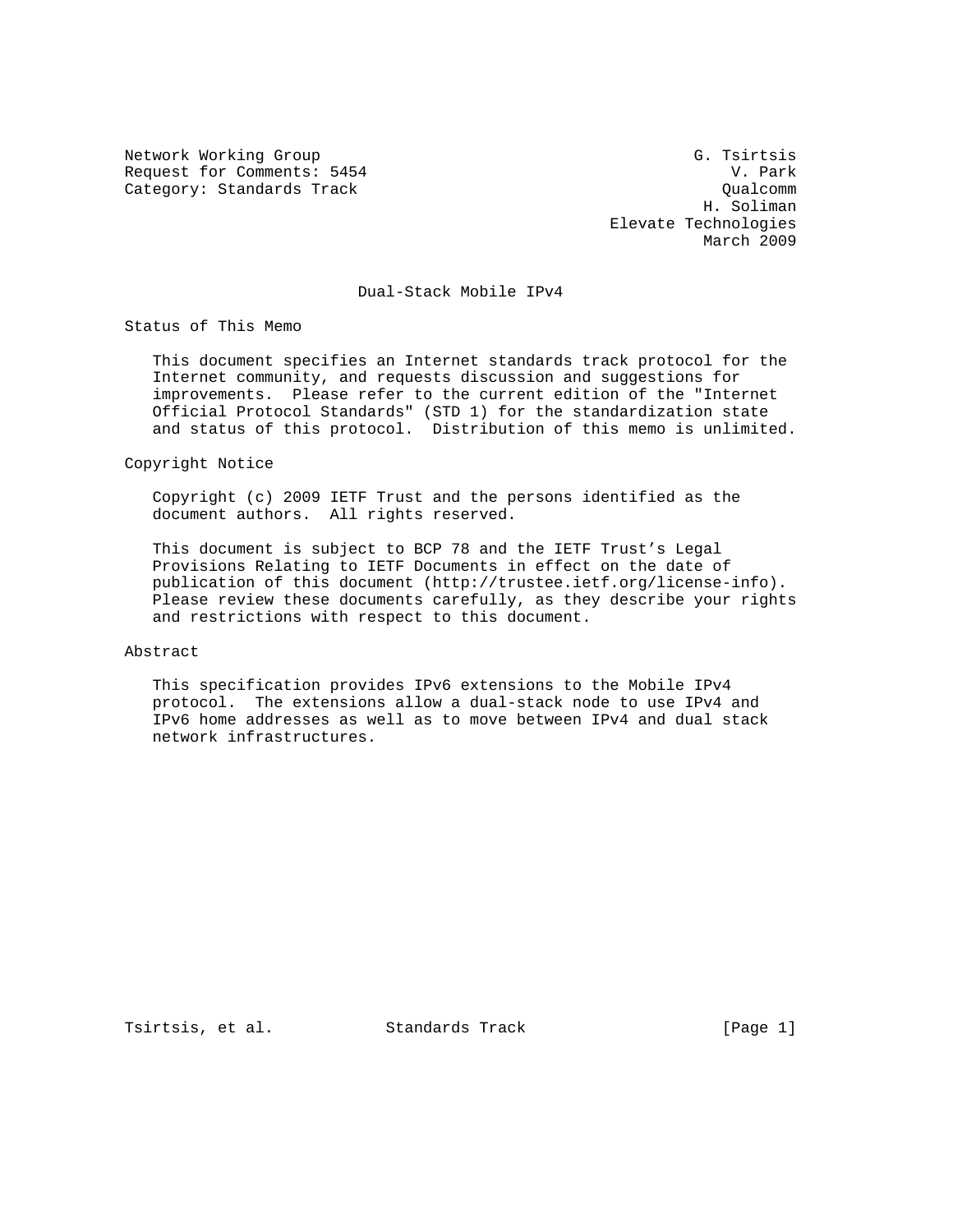# Table of Contents

| Implicit and Explicit Modes 4<br>1.4.         |  |
|-----------------------------------------------|--|
|                                               |  |
| 2.1. IPv6 Prefix Request Extension 4          |  |
|                                               |  |
|                                               |  |
|                                               |  |
|                                               |  |
|                                               |  |
|                                               |  |
|                                               |  |
| 3.3.2. Processing Intercepted IPv6 Packets 10 |  |
| 3.3.3. IPv6 Multicast Membership Control 12   |  |
| 3.4. Foreign Agent Considerations 12          |  |
|                                               |  |
| 3.6.                                          |  |
|                                               |  |
| 3.7.1. Dynamic IPv6 Prefix Delegation 14      |  |
| 3.8. Deregistration of IPv6 Prefix 15         |  |
| 3.9. Registration with a Private CoA 15       |  |
| 4 <sub>1</sub>                                |  |
| $5 -$                                         |  |
| რ.                                            |  |
|                                               |  |
|                                               |  |
|                                               |  |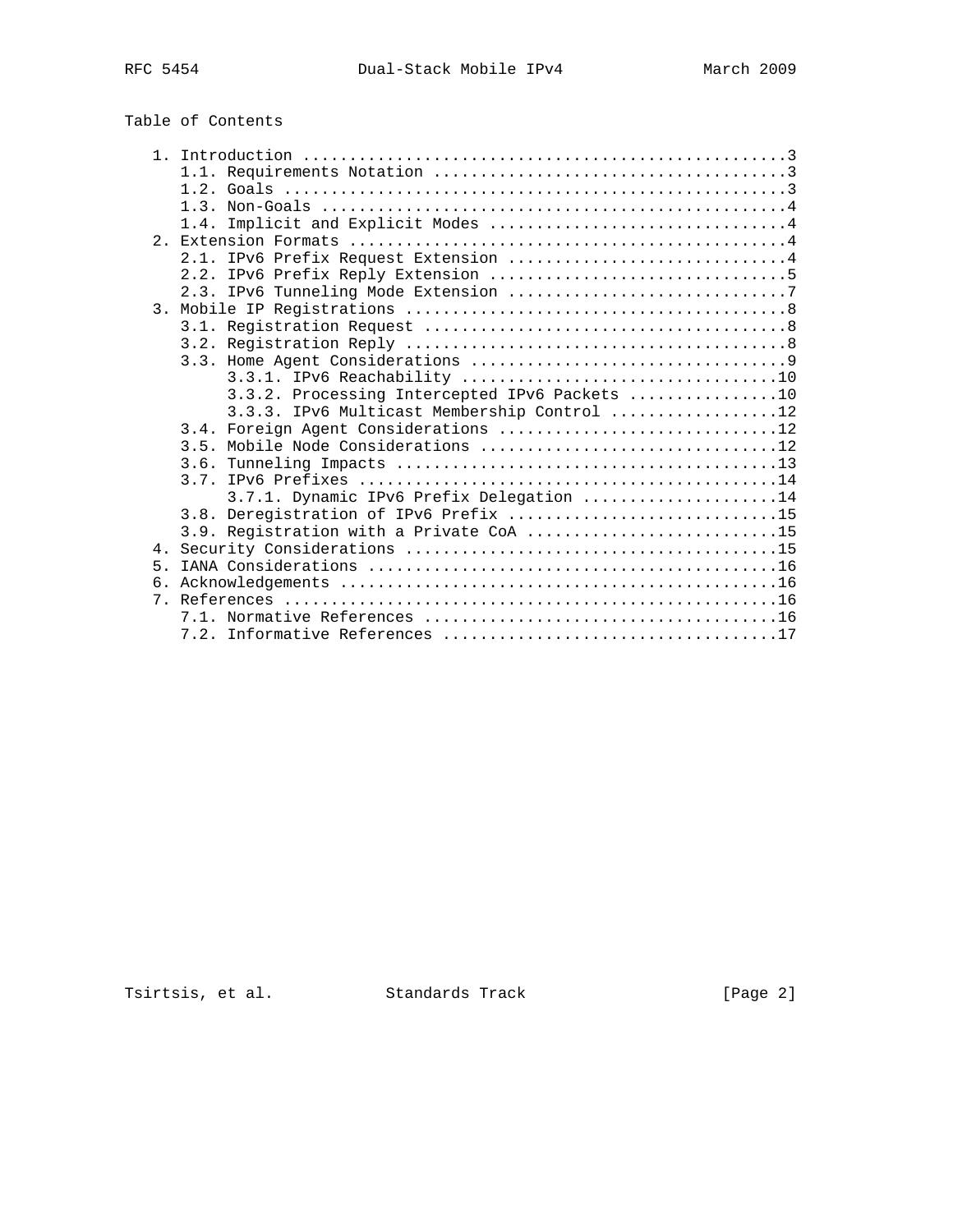# 1. Introduction

 Mobile IPv4 [RFC3344] allows a mobile node with an IPv4 address to maintain communications while moving in an IPv4 network.

 Extensions defined in this document allow a node that has IPv4 and IPv6 addresses [RFC2460] to maintain communications through any of its addresses while moving in IPv4 or dual stack networks.

 Essentially, this specification separates the Mobile IPv4 signaling from the IP version of the traffic it tunnels. Mobile IPv4 with the present extensions remains a signaling protocol that runs over IPv4, and yet can set up both IPv4 and IPv6 tunnels over IPv4.

The aim is two-fold:

 On one hand, Mobile IPv4 with the present extensions becomes a useful transition mechanism, allowing automated but controlled tunneling of IPv6 traffic over IPv4 tunnels. Dual-stack nodes in dual-stack home networks can now roam to and from legacy IPv4 networks, while IPv4 mobile nodes and networks can migrate to IPv6 without changing mobility management, and without upgrading all network nodes to IPv6 at once.

 On the other hand, and more importantly, it allows dual-stack mobile nodes and networks to utilize a single protocol for the movement of both IPv4 and IPv6 stacks in the network topology.

 Note that features like Mobile IPv6 [RFC3775] style route optimization will not be possible with this solution as it still relies on Mobile IPv4 signaling, which does not provide route optimization.

### 1.1. Requirements Notation

 The key words "MUST", "MUST NOT", "REQUIRED", "SHALL", "SHALL NOT", "SHOULD", "SHOULD NOT", "RECOMMENDED", "MAY", and "OPTIONAL" in this document are to be interpreted as described in [RFC2119].

#### 1.2. Goals

- a. The solution supports the registration of IPv6 home prefix(es) in addition to regular IPv4 home address (HoA) registration.
- b. The solution supports static and dynamic IPv6 prefix delegation.

Tsirtsis, et al. Standards Track [Page 3]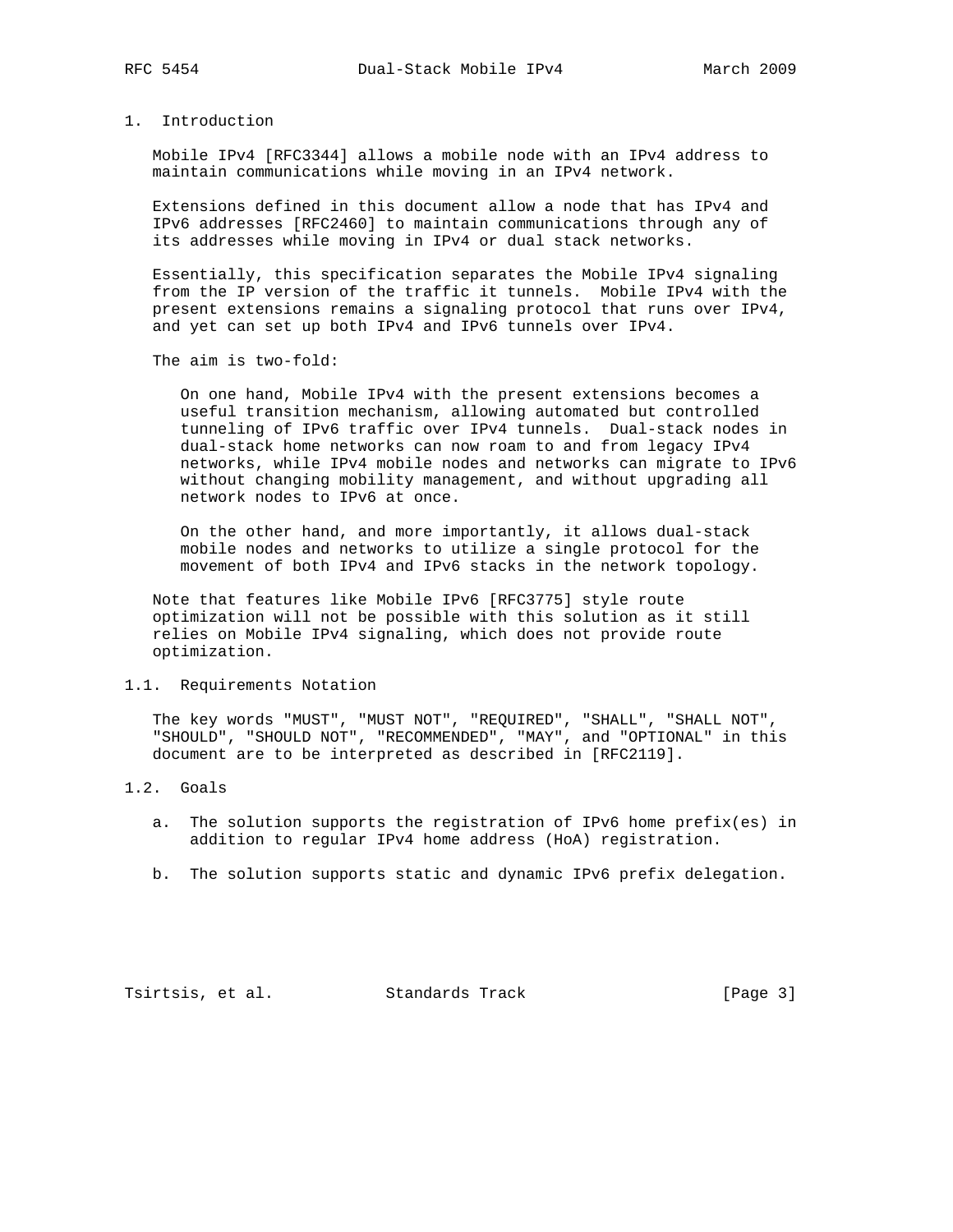# 1.3. Non-Goals

- a. The solution does not provide support for IPv6 care-of address (CoA) registration.
- 1.4. Implicit and Explicit Modes

 As defined in Network Mobility (NEMO) [RFC3963], this specification also supports two modes of operation; the implicit mode and the explicit mode.

 In the implicit mode, the mobile node does not include any IPv6 prefix request extensions in the registration request. The home agent can use any mechanism (not defined in this document) to determine the IPv6 prefix(es) owned by the mobile node and to set up forwarding for these prefixes. In this mode of operation, all traffic to and from the IPv6 prefixes MUST be encapsulated over the IPv4 tunnel between the mobile node's IPv4 home address and the IPv4 address of the home agent, and as such, it is transparent to any foreign agent in the path. This IPv4 tunnel is established by mechanisms that are out of the scope of this document on both the mobile node and home agent when operating in the implicit mode.

 In the explicit mode, IPv6 bindings are signaled explicitly. The mobile node includes one or more IPv6 prefix request extensions in the registration request, while the home agent returns corresponding IPv6 prefix reply extensions to accept/reject the IPv6 bindings.

 Additionally, in the explicit mode, the mobile node (when co-located mode of operation is used) can indicate whether IPv6 traffic should be tunneled to the care-of address or the home address of the mobile node.

 The rest of this specification is primarily defining the explicit mode.

2. Extension Formats

The following extensions are defined according to this specification.

2.1. IPv6 Prefix Request Extension

 A new skippable extension to the Mobile IPv4 registration request message in accordance to the short extension format of [RFC3344] is defined here.

Tsirtsis, et al. Standards Track [Page 4]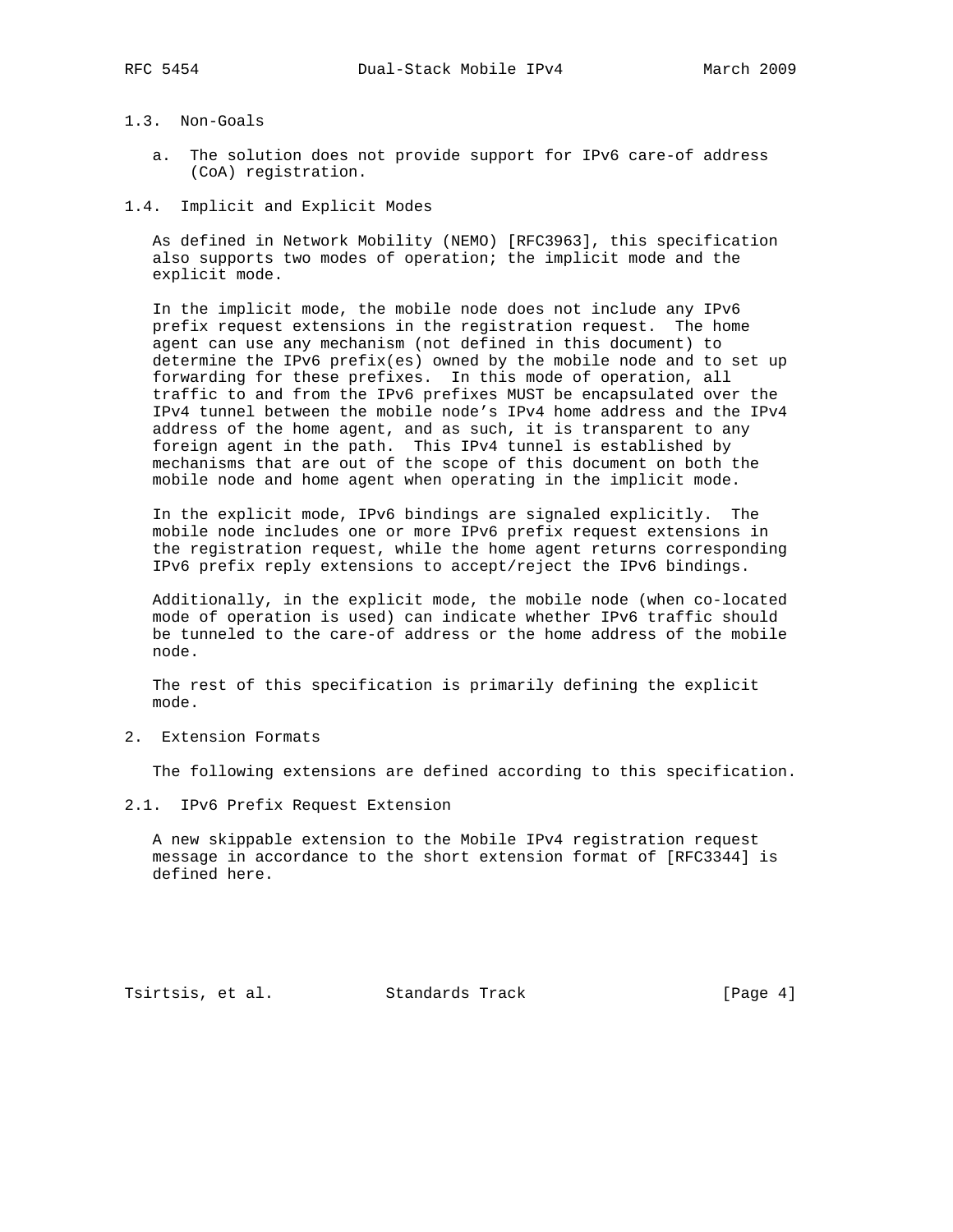This extension contains a Mobile IPv6 network prefix and its prefix length.

 $0$  1 2 3 0 1 2 3 4 5 6 7 8 9 0 1 2 3 4 5 6 7 8 9 0 1 2 3 4 5 6 7 8 9 0 1 +-+-+-+-+-+-+-+-+-+-+-+-+-+-+-+-+-+-+-+-+-+-+-+-+-+-+-+-+-+-+-+-+ | Type | Length | Subtype | Prefix Length | +-+-+-+-+-+-+-+-+-+-+-+-+-+-+-+-+-+-+-+-+-+-+-+-+-+-+-+-+-+-+-+-+ | | + + | | + Mobile IPv6 Network Prefix +<br>|<br>| | | + + | | +-+-+-+-+-+-+-+-+-+-+-+-+-+-+-+-+-+-+-+-+-+-+-+-+-+-+-+-+-+-+-+-+

Figure 1: IPv6 Prefix Request Extension

#### Type

152 (Dual-Stack Mobile IPv4 (DSMIPv4) Extension)

Length

18

Subtype

1 (IPv6 Prefix Request)

Prefix Length

 A sixteen-byte field containing the Mobile IPv6 Network Prefix; all insignificant (low-order) bits (beyond the Prefix Length) MUST be set to 0 by the originator of the option and ignored by the receiver.

Mobile IPv6 Network Prefix

A sixteen-byte field containing the Mobile IPv6 Network Prefix

#### 2.2. IPv6 Prefix Reply Extension

 A new skippable extension to the Mobile IPv4 registration reply message in accordance to the short extension format of [RFC3344] is defined here.

Tsirtsis, et al. Standards Track [Page 5]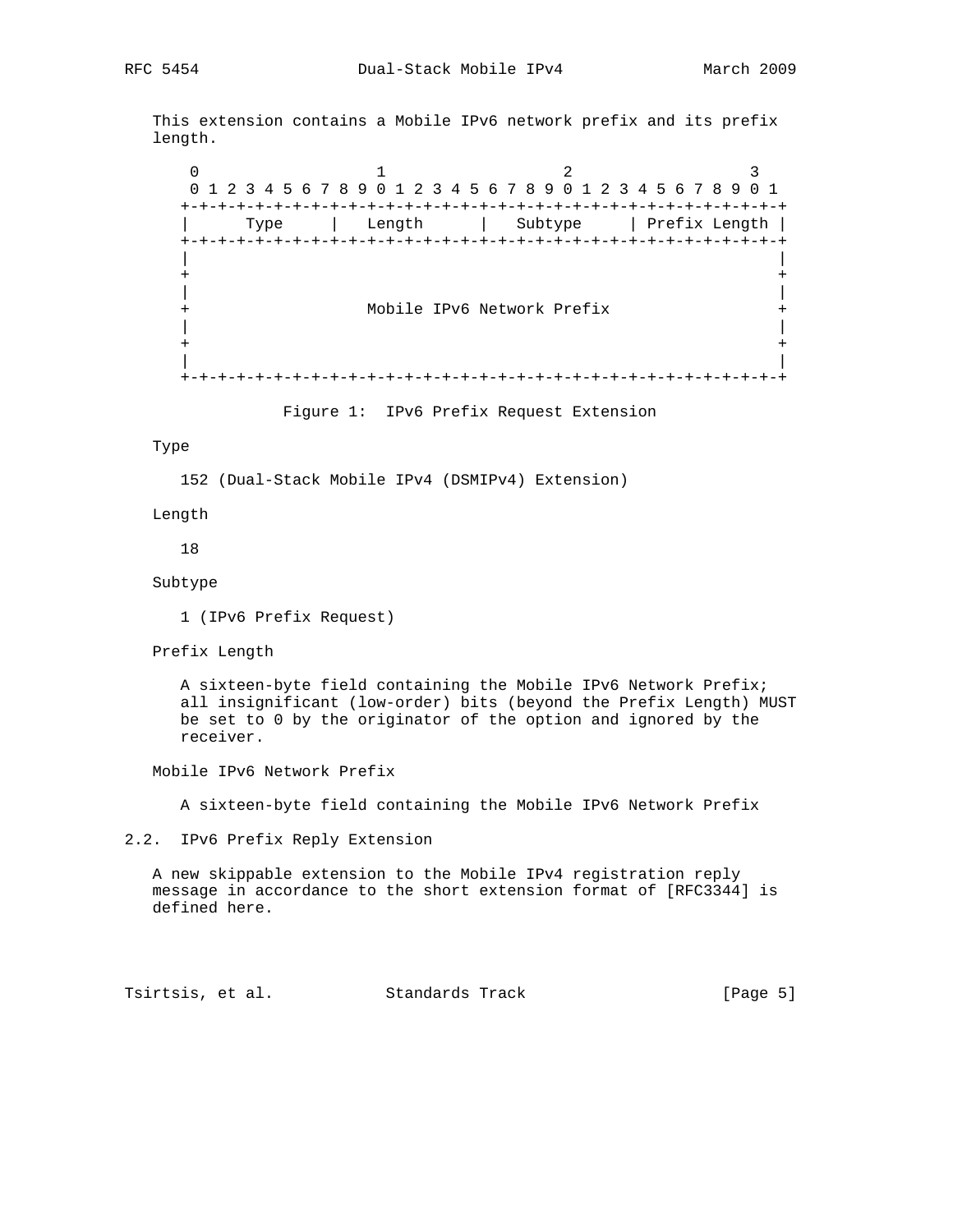This extension defines a Mobile IPv6 Network Prefix and its prefix length, as well as a code.

 $0$  1 2 3 0 1 2 3 4 5 6 7 8 9 0 1 2 3 4 5 6 7 8 9 0 1 2 3 4 5 6 7 8 9 0 1 +-+-+-+-+-+-+-+-+-+-+-+-+-+-+-+-+-+-+-+-+-+-+-+-+-+-+-+-+-+-+-+-+ | Type | Length | Subtype | Code | +-+-+-+-+-+-+-+-+-+-+-+-+-+-+-+-+-+-+-+-+-+-+-+-+-+-+-+-+-+-+-+-+ | Prefix Length | Reserved | | +-+-+-+-+-+-+-+-+-+-+-+-+-+-+-+-+ + | | + + | | + Mobile IPv6 Network Prefix + | | + +-+-+-+-+-+-+-+-+-+-+-+-+-+-+-+-+ | | +-+-+-+-+-+-+-+-+-+-+-+-+-+-+-+-+

Figure 2: IPv6 Prefix Reply Extension

#### Type

152 (DSMIPv4 Extension)

Length

20

#### Subtype

```
 2 (IPv6 Prefix Reply)
```
Code

 A value indicating the result of the registration request with respect to the IPv6 home prefix registration. See below for currently defined Codes.

### Prefix Length

 Indicates the prefix length of the prefix included in the Mobile IPv6 Network Prefix field. A value of 255 indicates that a link local address is included in the Mobile IPv6 Network Prefix field.

Tsirtsis, et al. Standards Track [Page 6]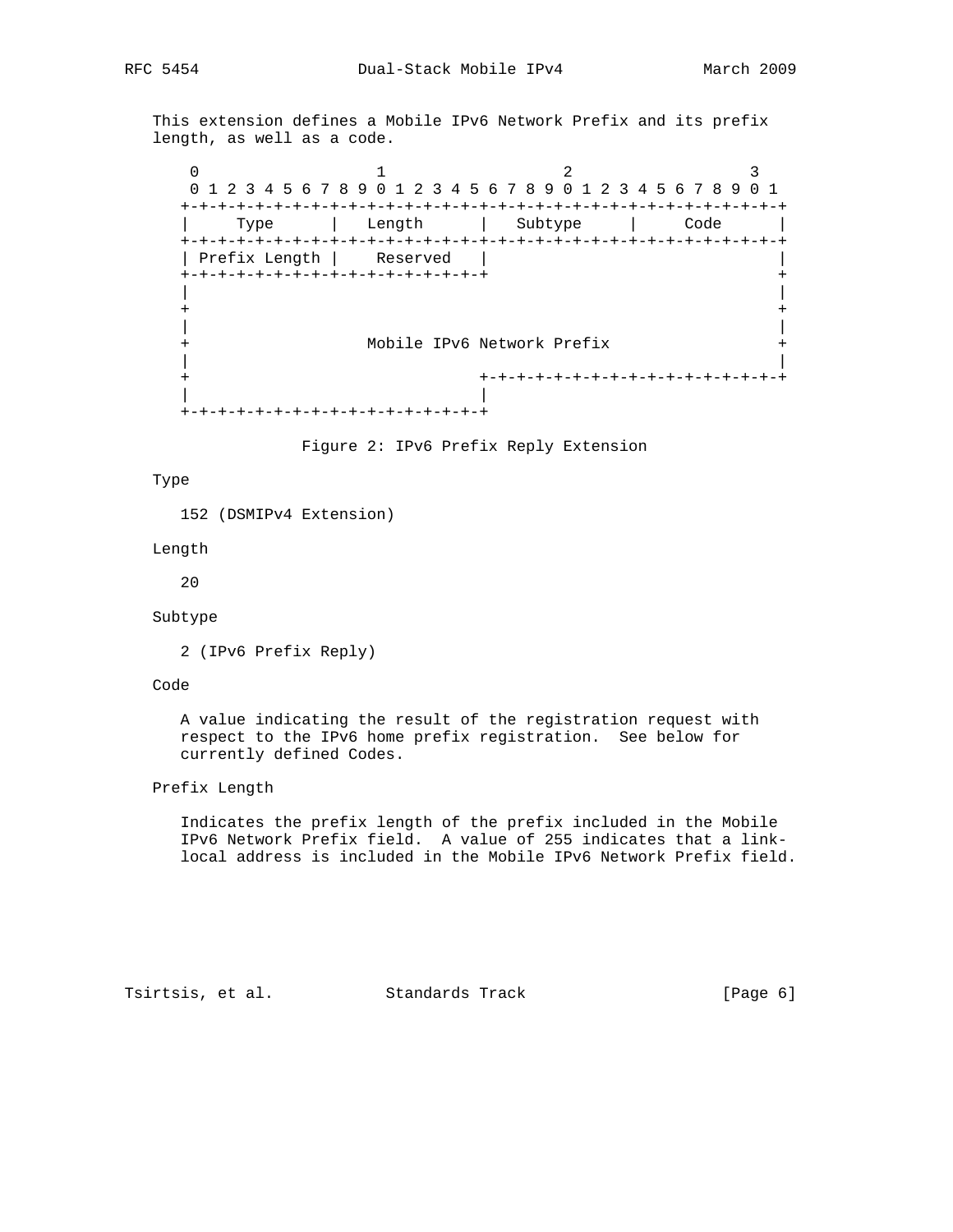Reserved

Set to 0 by the sender, ignored by the receiver

Mobile IPv6 Network Prefix

 A sixteen-byte field containing the Mobile IPv6 Network Prefix; all insignificant (low-order) bits (beyond the Prefix Length) MUST be set to 0 by the originator of the option and ignored by the receiver.

 The following values are defined for use as a Code value in the above extension:

- 0 registration accepted, IPv6 to be tunneled to HoA
- 1 registration accepted, IPv6 to be tunneled to CoA
- 8 registration rejected, reason unspecified
- 9 registration rejected, administratively prohibited

 Note that a registration reply that does not include an IPv6 prefix reply extension, when received in response to a registration request carrying at least one instance of the IPv6 prefix request extension, indicates that the home agent does not support IPv6 extensions and thus has ignored such extensions in the registration request.

#### 2.3. IPv6 Tunneling Mode Extension

 A new skippable extension to the Mobile IPv4 registration request message in accordance to the short extension format of [RFC3344] is defined here.

 By including this extension in a registration request, the sender indicates that IPv6 traffic can be tunneled to the mobile node's CoA.

| 0 1 2 3 4 5 6 7 8 9 0 1 2 3 4 5 6 7 8 9 0 1 2 3 4 5 6 7 8 9 0 1 |  |      |  |        |  |  |  |  |  |  |  |  |         |  |  |  |  |  |  |  |          |  |  |  |  |  |  |  |
|-----------------------------------------------------------------|--|------|--|--------|--|--|--|--|--|--|--|--|---------|--|--|--|--|--|--|--|----------|--|--|--|--|--|--|--|
|                                                                 |  |      |  |        |  |  |  |  |  |  |  |  |         |  |  |  |  |  |  |  |          |  |  |  |  |  |  |  |
|                                                                 |  | Type |  | Length |  |  |  |  |  |  |  |  | Subtype |  |  |  |  |  |  |  | Reserved |  |  |  |  |  |  |  |
|                                                                 |  |      |  |        |  |  |  |  |  |  |  |  |         |  |  |  |  |  |  |  |          |  |  |  |  |  |  |  |

Figure 3: IPv6 Tunneling Mode Extension

Type

152 (DSMIPv4 Extension)

Tsirtsis, et al. Standards Track [Page 7]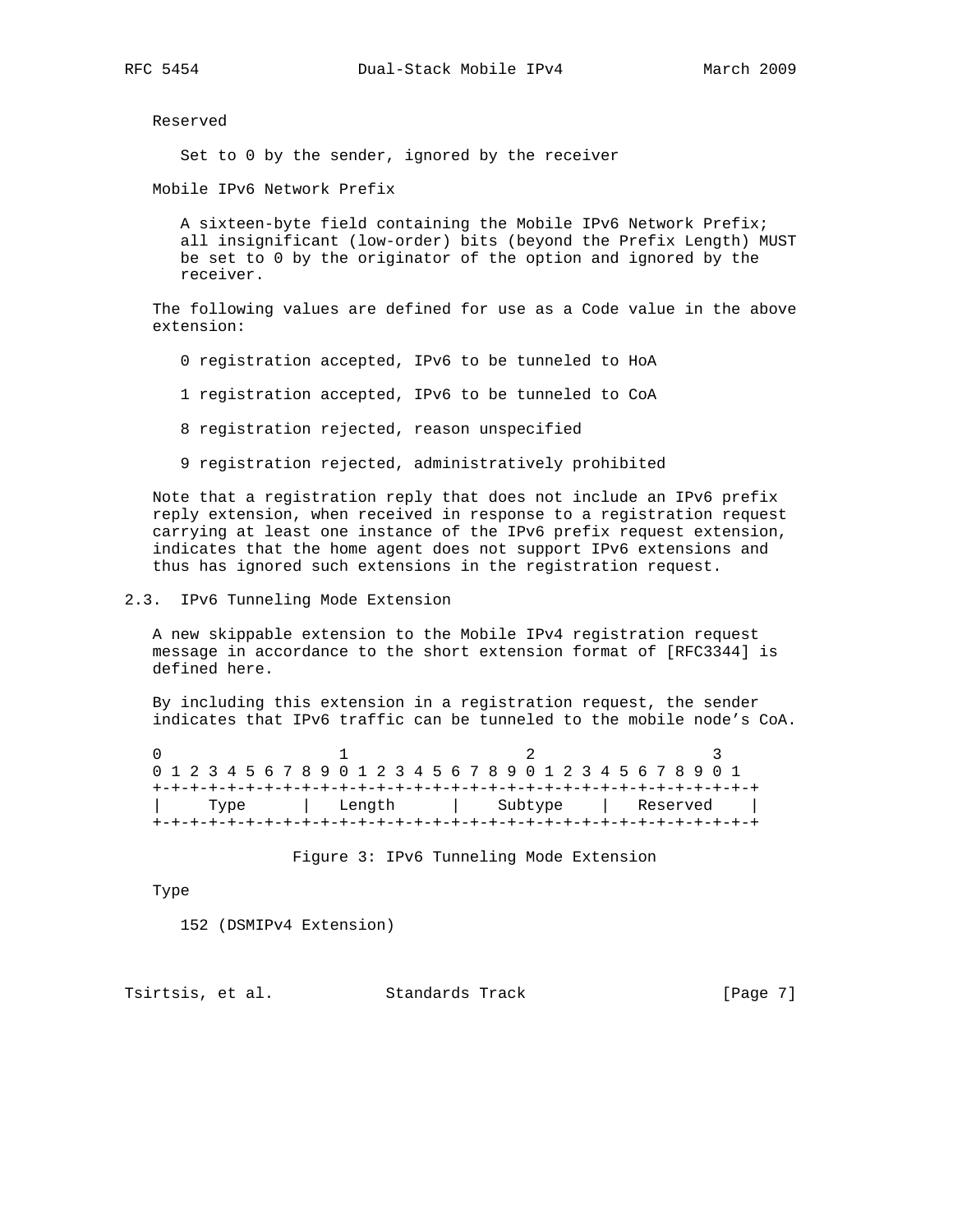Length

2

Subtype

3 (IPv6 Tunneling Mode)

Reserved

Set to 0 by the sender, ignored by the receiver

3. Mobile IP Registrations

3.1. Registration Request

 A mobile node MAY include in a registration request one or more IPv6 prefix request extensions defined in this specification.

 A mobile node MAY also include exactly one IPv6 tunneling mode extension when it uses the co-located care-of address mode of [RFC3344].

 When IPv6 prefix and/or IPv6 tunneling mode extensions are used by the mobile IP client, they MUST be placed after the registration request header and before the mobile -- home authentication extension so they MUST be included in the computation of any authentication extension.

3.2. Registration Reply

 The mechanism described in this specification depends on skippable extensions. For that reason, a registration reply that does not include an IPv6 prefix reply extension, in response to a registration request including an IPv6 prefix request extension, indicates that the home agent does not support IPv6 extensions and has ignored the request.

 If an IPv6 prefix reply extension is included in a registration reply, then the extension indicates the success or failure of the IPv6 prefix registration. The IPv6 prefix reply extension does not affect, in any way, the code value in the registration reply header but it is superseded by it. In other words, if the code field in the registration reply header is set to a reject code, then all IPv6 prefix request extensions are also rejected. If the code field in the registration reply header, however, is set to an accept code,

Tsirtsis, et al. Standards Track [Page 8]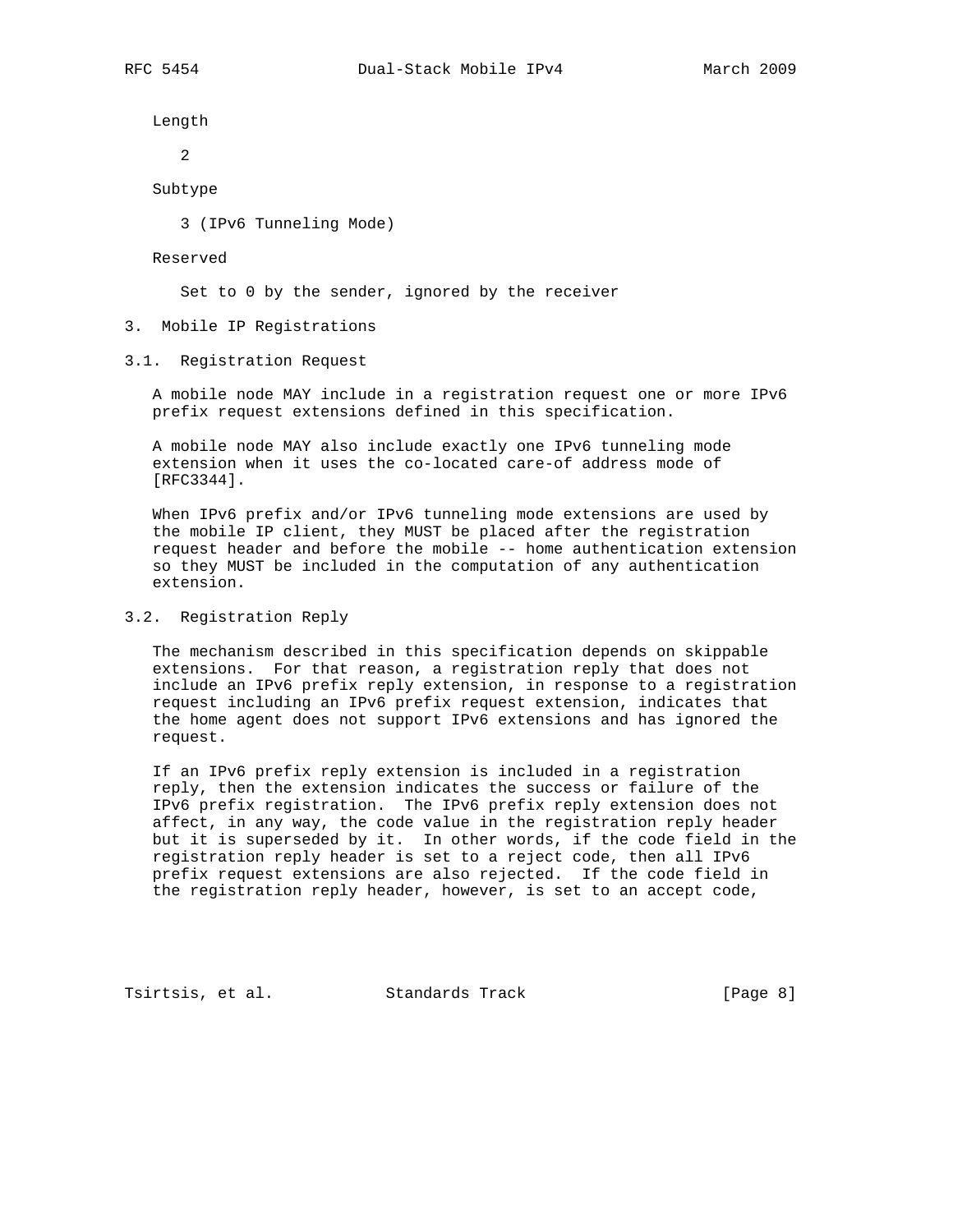then an IPv6 prefix reply extension with a code field set to a reject code only rejects the binding for the specific IPv6 prefix indicated in the same extension.

 Note that a rejecting IPv6 prefix reply extension has the same effect as not including such an extension at all, in the sense that, in both cases, the mobile node must act as if the corresponding IPv6 prefix request extension included in the registration request was rejected. Of course, the inclusion of the IPv6 prefix reply extension allows the home agent to indicate why a given IPv6 prefix request extension was rejected. A detailed description of how the mobile node handles different IPv6 prefix reply extension code values and the absence of IPv6 prefix reply extensions is given in Section 3.5.

#### 3.3. Home Agent Considerations

 The dual-stack home agent defined in this specification is a Mobile IPv4 home agent in that, it MUST operate as defined in MIPv4 [RFC3344]. In addition to that, the following mechanisms are defined in this specification.

 For each IPv6 prefix request extension included in a valid registration request, a home agent that supports this specification SHOULD include a corresponding IPv6 prefix reply extension in the registration reply message. The home agent MUST NOT include more than one IPv6 prefix reply extension for the same prefix. For each accepted IPv6 prefix, the home agent MUST decide the tunneling mode it is going to use and set the code field of the IPv6 prefix reply extension to the appropriate value. The IPv6 prefix field of each of the IPv6 prefix reply extensions included in the registration reply MUST match the IPv6 prefix field of an IPv6 prefix request extension included in the corresponding registration request message.

 When the home agent sends a successful registration reply to the mobile node, with the code field of a corresponding IPv6 prefix reply extension set to one of the "registration accepted" values, the home agent indicates that the IPv6 prefix is registered for the lifetime granted for the binding. It also indicates the tunneling mode used i.e., tunneling to home address or care-of address, based on the value of the code field used in the IPv6 prefix reply extension.

 Note that since only IPv6 prefixes (and not addresses) are supported by this specification, there is no need for Duplicate Address Detection. The home agent, however, MUST check that registered prefixes are not overlapping so that all addresses under each registered prefix belong to a single mobile node at any one time. These prefixes MUST NOT appear as on-link to any other node (e.g., via Router Advertisements).

Tsirtsis, et al. Standards Track [Page 9]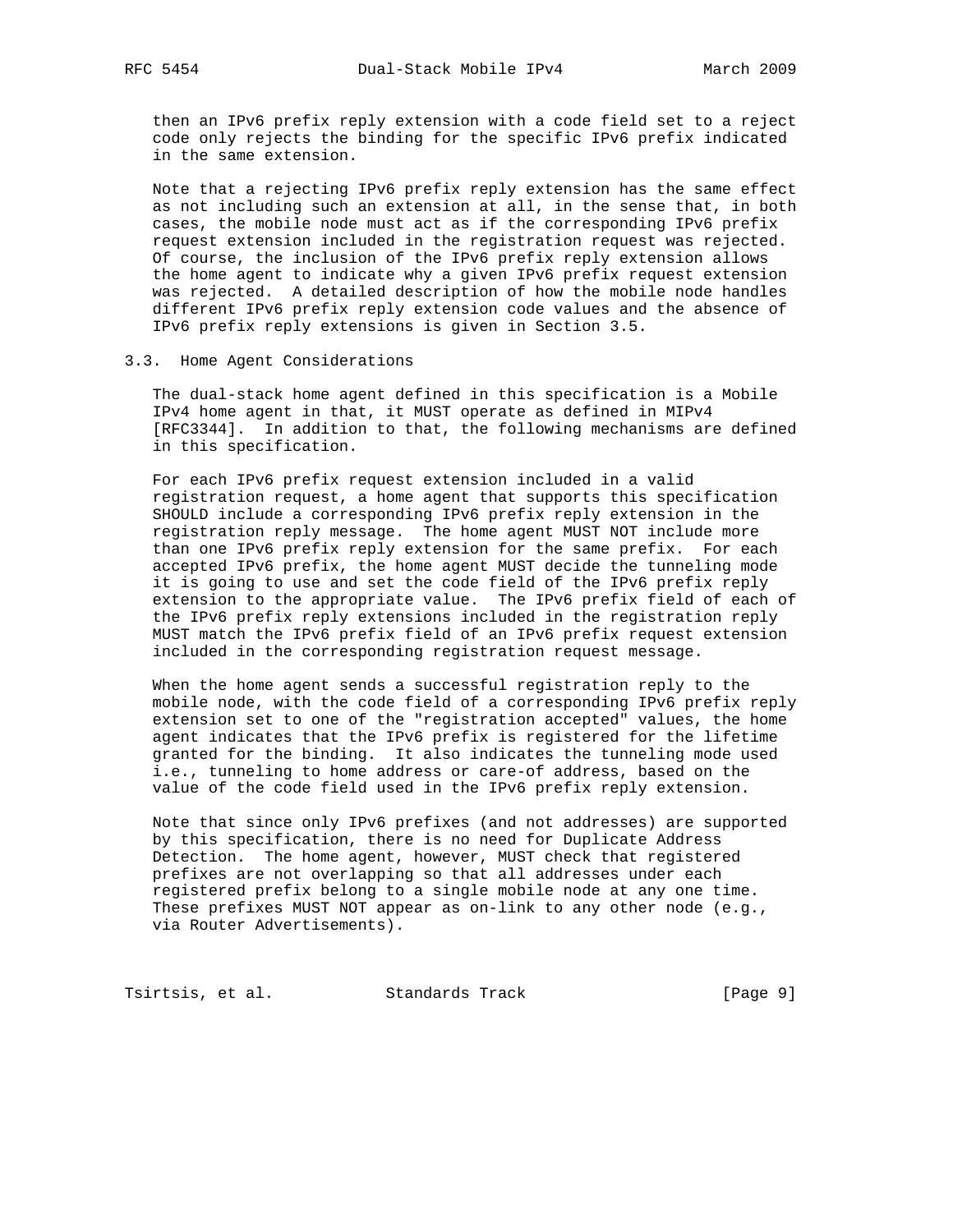## 3.3.1. IPv6 Reachability

 For each registered IPv6 prefix, the home agent MUST advertise its reachability as defined in NEMO Section 6.3 of [RFC3963].

3.3.2. Processing Intercepted IPv6 Packets

 A dual-stack home agent that supports the IPv6 extensions defined in this specification MUST keep track of the following IPv6 related state for the mobile nodes it supports, in addition to the state defined in [RFC3344].

- Registered IPv6 prefix(es) and prefix length(s).
- Tunneling mode for IPv6 traffic:
	- Tunnel to IPv4 HoA and accept IPv6 tunneled from IPv4 HoA.
	- Tunnel to CoA and accept IPv6 tunneled from CoA.

 When IPv6 traffic is encapsulated over the tunnel between the home agent (HA) and the mobile node's care-of address, the tunneling mechanism used should be the same as the mechanism negotiated by the Mobile IP header as defined in MIPv4 [RFC3344]. In that case, when IPinIP encapsulation is negotiated, IPv6 is tunneled over IPv4 according to [RFC4213]. Generic Routing Encapsulation (GRE) also allows tunneling of IPv6 packets by setting the Protocol Type [RFC2784] field, to the appropriate payload type defined for IPv6 by IANA. Minimal Encapsulation [RFC2004] cannot be used, since the second (inner) IP header is IPv6, which is not supported by [RFC2004].

 When IPv6 traffic is encapsulated over the tunnel between the HA and the mobile node's home address, IPv6 is always tunneled over IPv4 according to [RFC4213]. The resulting IPv4 packet is then delivered just like any other IPv4 packet addressed to the IPv4 HoA (using the tunneling for normal IPv4 traffic, possibly going via the foreign agent (FA)).

 Tunneling mode selection for IPv6 traffic depends on the following parameters in a successful registration request:

 1) A registration request is received with one or more IPv6 prefix request extensions. An IPv6 tunneling mode extension is not included.

Tsirtsis, et al. Standards Track [Page 10]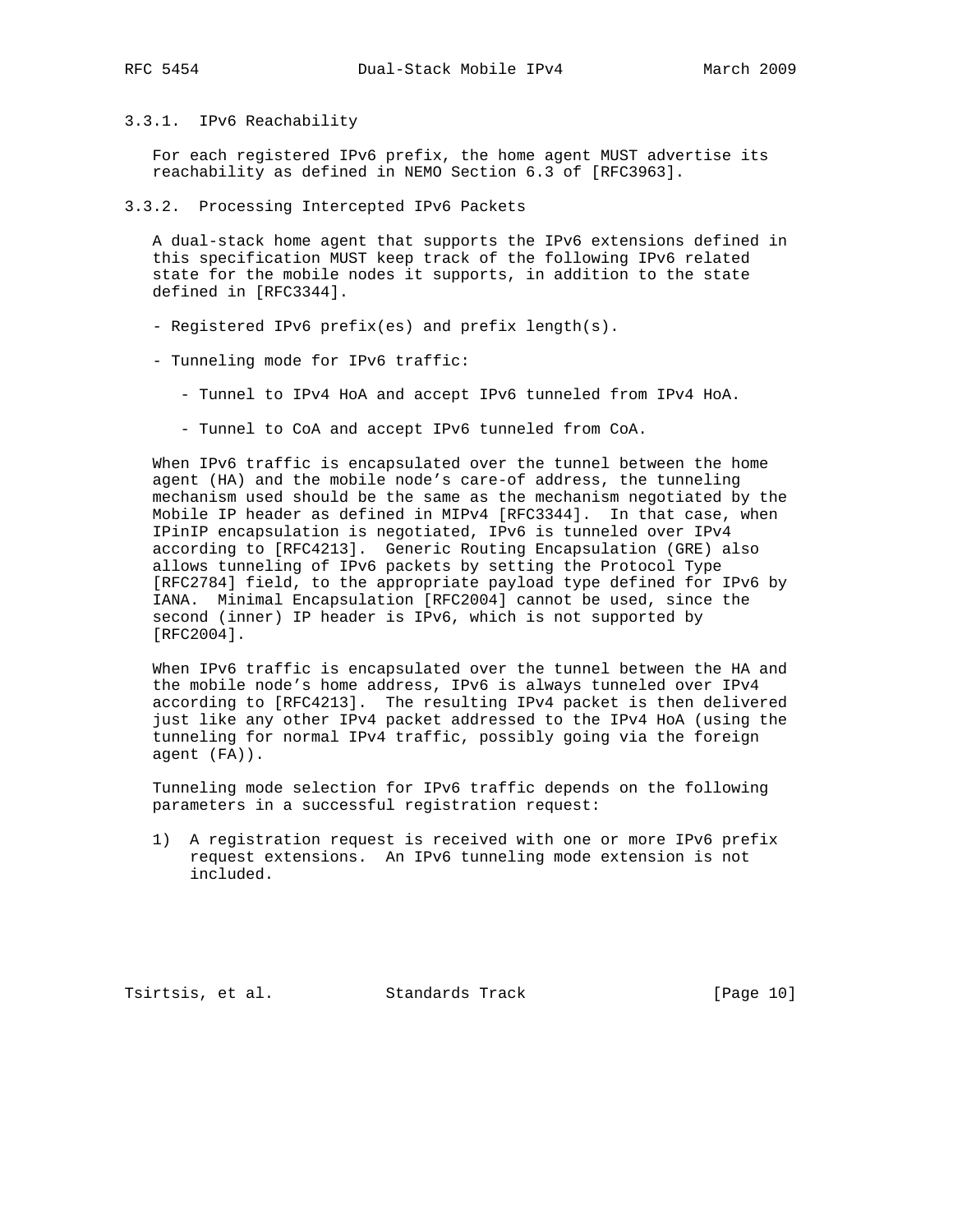All IPv6 packets destined to the registered IPv6 prefix(es) MUST be tunneled by the home agent to the registered IPv4 home address of the mobile node. The home agent first encapsulates the IPv6 packet, addressing it to the mobile node's IPv4 home address, and then tunnels this encapsulated packet to the foreign agent. This extra level of encapsulation is required so that IPv6 routing remains transparent to a foreign agent that does not support IPv6. When received by the foreign agent, the unicast encapsulated packet is de-tunneled and delivered to the mobile node in the same way as any other packet. The mobile node must decapsulate the received IPv4 packet in order to recover the original IPv6 packet.

 Additionally, the home agent MUST be prepared to accept reverse-tunneled packets from the IPv4 home address of the mobile node encapsulating IPv6 packets sent by that mobile node.

 2) A registration request is received with one or more IPv6 prefix request extensions. An IPv6 tunneling mode extension is included.

 All IPv6 packets destined to the registered IPv6 prefix(es) SHOULD be tunneled by the home agent to the registered care-of address of the mobile node. Additionally, the home agent SHOULD be prepared to accept reverse-tunneled packets from the care-of address of the mobile node encapsulating IPv6 packets sent by that mobile node. The home agent MAY ignore the presence of the IPv6 tunneling mode extension and act as in case (1) above.

 The home agent MUST check that all inner IPv6 packets received from the mobile node over a tunnel with the mobile node's home address or the care-of address as the outer source address, include a source address that falls under the registered IPv6 prefix(es) for that mobile node. If the source address of the outer header of a tunneled packet is not the registered IPv4 care-of address or the registered IPv4 home addresses, the packet SHOULD be dropped. If the source address of the inner header of an tunneled packet does not match any of the registered prefixes, the packet SHOULD be dropped.

 Multicast packets addressed to a group to which the mobile node has successfully subscribed, MUST be tunneled to the mobile node.

Tsirtsis, et al. Standards Track [Page 11]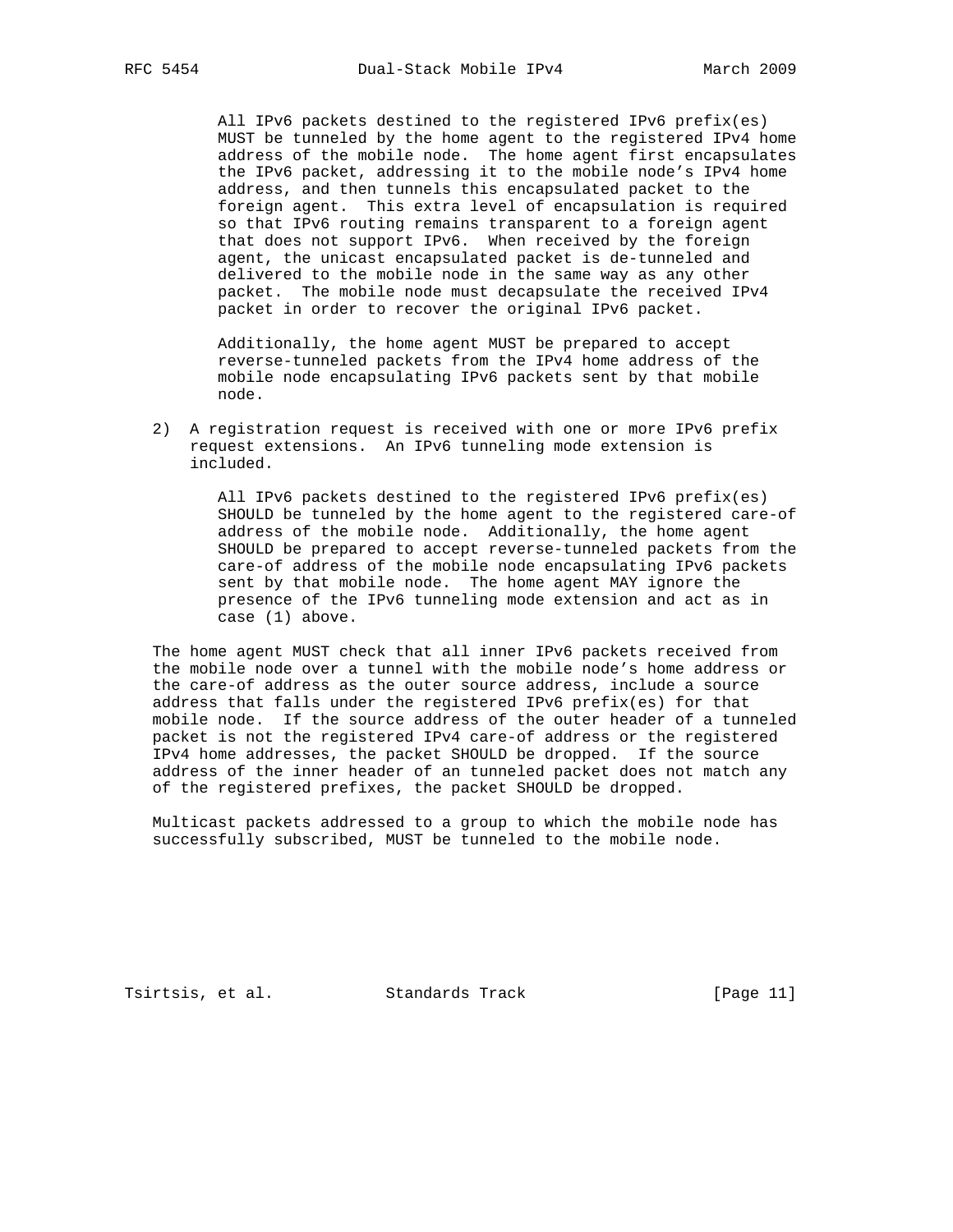3.3.3. IPv6 Multicast Membership Control

 IPv6 multicast membership control is provided as defined in MIPv6 [RFC3775], Section 10.4.3. The only clarification required for the purpose of this specification is that all Multicast Listener Discovery (MLD) [RFC2710] or MLDv2 [RFC3810] messages between the mobile node and the home agent MUST be tunneled over an IPv4 tunnel between the mobile node's IPv4 home address and the home agent's IPv4 address, bypassing the foreign agent. Note that if tunneling to the care-of address has been negotiated for other traffic, then the rest of the traffic continues using this tunnel.

3.4. Foreign Agent Considerations

 This specification does not affect the operation of the foreign agent.

3.5. Mobile Node Considerations

 A dual-stack mobile node that supports the extensions described in this document MAY use these extensions to register its IPv6 prefix(es) while moving between access routers.

 The mobile node MAY include one or more IPv6 prefix request extension(s) in the registration request.

 In this case, the mobile node MUST take the following action depending on the extensions included in the registration reply it receives in response to the registration request:

 1) The registration reply does not include any IPv6 prefix reply extensions.

> The mobile node MUST assume that the home agent does not support the extensions defined in this specification. The mobile node SHOULD continue to operate according to MIPv4 [RFC3344].

 2) The registration reply includes one or more IPv6 prefix reply extensions.

> The mobile node MUST match each IPv6 prefix reply extension with one of the IPv6 prefix request extensions included earlier in the corresponding registration request message.

Tsirtsis, et al. Standards Track [Page 12]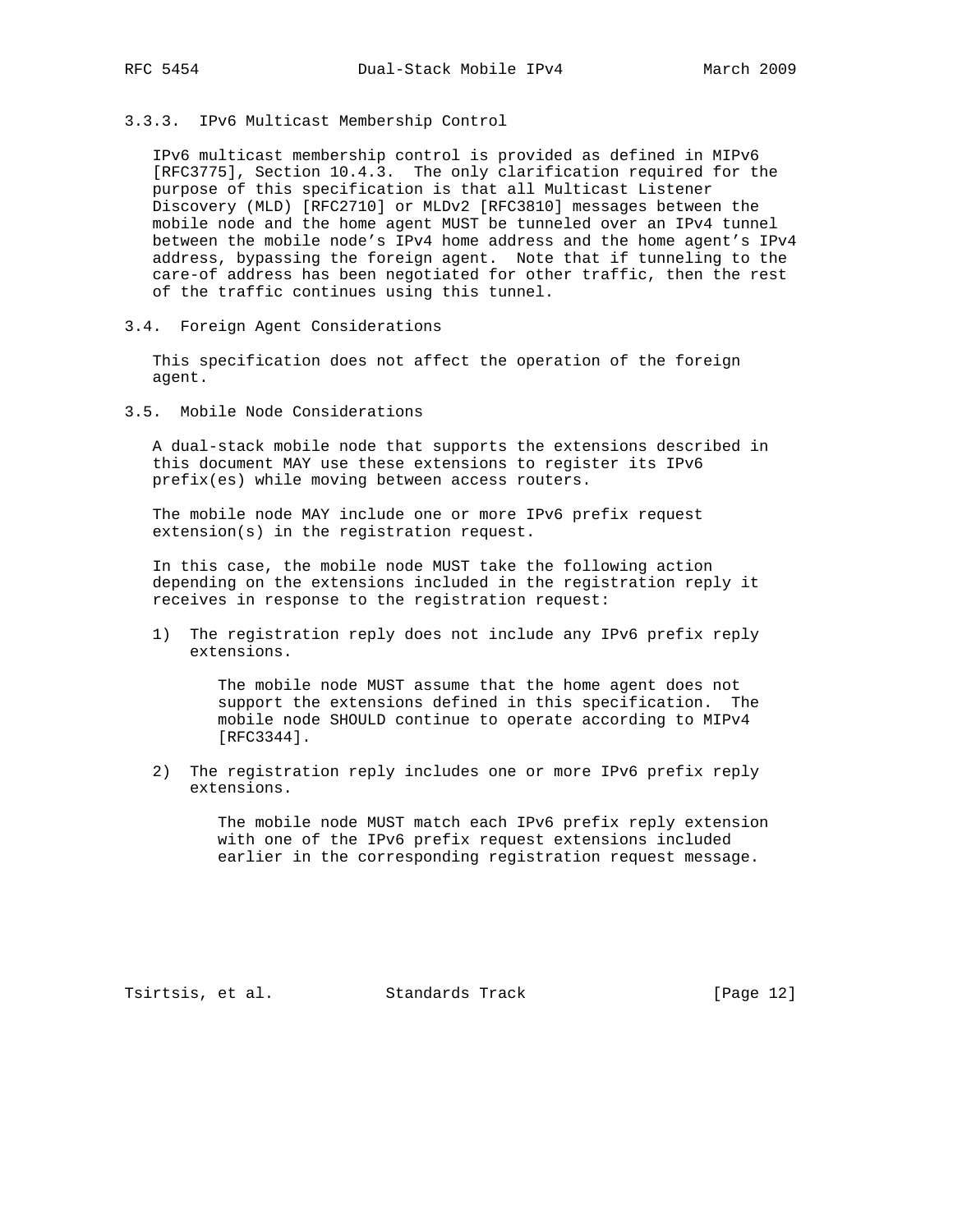If a matching IPv6 prefix reply extension is not included for one or more of corresponding IPv6 prefix request extensions included in the registration request message, the mobile node MUST assume that these IPv6 prefixes are rejected.

 For each matching IPv6 prefix reply extension, the mobile node MUST inspect the code field. If the field is set to a rejection code, then the corresponding IPv6 prefix registration has been rejected. If the code field is set to an acceptance code, then the corresponding IPv6 prefix registration has been accepted.

 If the code field is set to "0", then the mobile node MUST be prepared to send/receive IPv6 packets encapsulated in the bidirectional tunnel between the home agent address and the registered IPv4 home address of the mobile node.

 If the code field is set to "1", then the mobile node MUST act as follows:

 - Assuming the co-located care-of address mode is used, the mobile node MUST be prepared to send/receive IPv6 packets over the bidirectional tunnel between the home agent address and its co-located care-of address. Otherwise, the mobile node SHOULD act as in the case where the code field is set to "0".

 The mobile node SHOULD include exactly one IPv6 tunneling mode extension if it uses the co-located care-of address model and it wants to request that IPv6 packets are tunneled to its co-located care-of address. If the mobile node uses the co-located care-of address model but it does not include the IPv6 tunneling mode extension, the home agent will tunnel IPv6 traffic to the mobile node's IPv4 home address. The mobile node MUST NOT include an IPv6 tunneling mode extension if it uses the foreign agent care-of address mode of operation. Note that if the mobile node includes an IPv6 tunneling mode extension in this case, IPv6 packets could be tunneled to the FA by the HA. The FA is then likely to drop them since it will not have appropriate state to process them.

### 3.6. Tunneling Impacts

 When IPv6 runs over an IPv4 tunnel, the IPv6 tunnel endpoints can treat the IPv4 tunnel as a single hop link as defined in [RFC4213]. The two tunnel endpoints, e.g., mobile node and home agent, MUST configure link-local IPv6 addresses as defined in Section 3.7 of

Tsirtsis, et al. Standards Track [Page 13]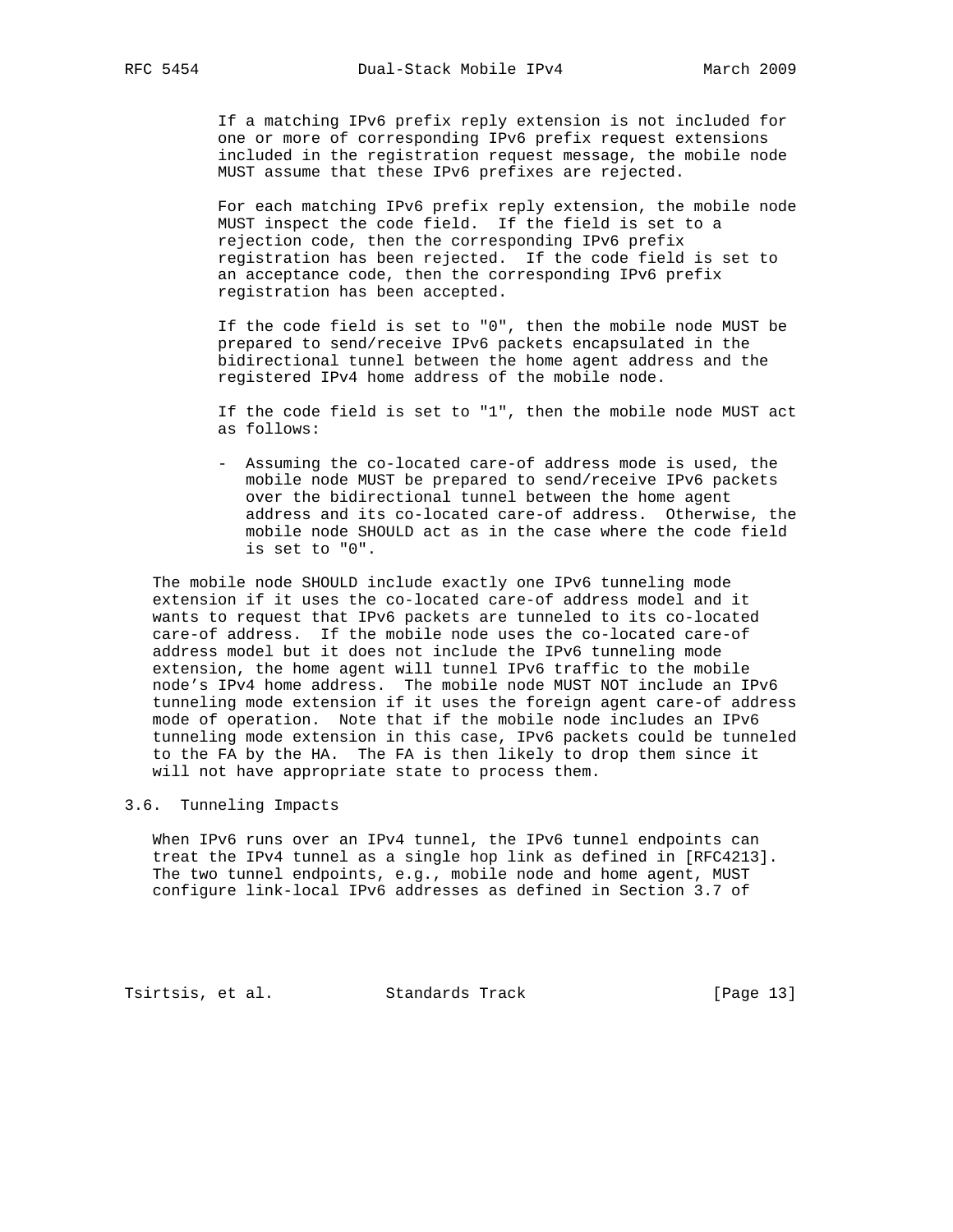[RFC4213], while they MUST also adhere to the neighbor discovery requirements of the same specification, Section 3.8, and the hop limit requirements of Section 3.3.

 With respect to the Tunnel MTU, an implementation MUST support the Static Tunnel MTU approach as defined in Section 3.2 of [RFC4213]. Implementation and use of the Dynamic Tunnel MTU method defined in the same section of [RFC4213] is OPTIONAL.

 To accommodate traffic that uses Explicit Congestion Notification (ECN), it is RECOMMENDED that the ECN and Diffserv Code Point (DSCP) information is copied between the inner and outer header as defined in [RFC3168] and [RFC2983]. It is RECOMMENDED that the full functionality option defined in Section 9.1.1 of [RFC3168] be used to deal with ECN.

3.7. IPv6 Prefixes

 An implementation can use any number of mechanisms to allocate IPv6 prefixes to a mobile node. Once one or more IPv6 prefixes are allocated, they can be registered using the extensions and mechanism already described in this specification.

 How a home agent decides to accept an IPv6 prefix for a given mobile node is out of scope of this specification. Local configuration or external authorization via an authorization system, e.g., Diameter [RFC3588], or other mechanisms may be used to make such determination.

# 3.7.1. Dynamic IPv6 Prefix Delegation

 A dual-stack mobile node MAY use prefix delegation as defined in DHCPv6 Prefix Delegation [RFC3633] to get access to IPv6 prefixes. In that case, if the mobile node is not directly attached to its home agent, the mobile node MUST first register its IPv4 home address as per MIPv4 [RFC3344]. When that is done, the mobile node can generate a link-local IPv6 address as per Section 3.7 of [RFC4213]. The mobile node then sends a registration request to its home agent, including an IPv6 prefix request extension with the prefix length field set to 255 and setting the Mobile IPv6 Network Prefix field to the locally generated link-local address. If the registration reply message includes an IPv6 prefix reply extension with the code field set to a success code, the mobile node can use the tunnel to send and receive IPv6 link-local packets. The mobile node can now send DHCPv6 messages according to [RFC3633]. All IPv6 messages at this stage MUST be tunneled over the IPv4 tunnel between the mobile node's IPv4 home address and the home agent's IPv4 address.

Tsirtsis, et al. Standards Track [Page 14]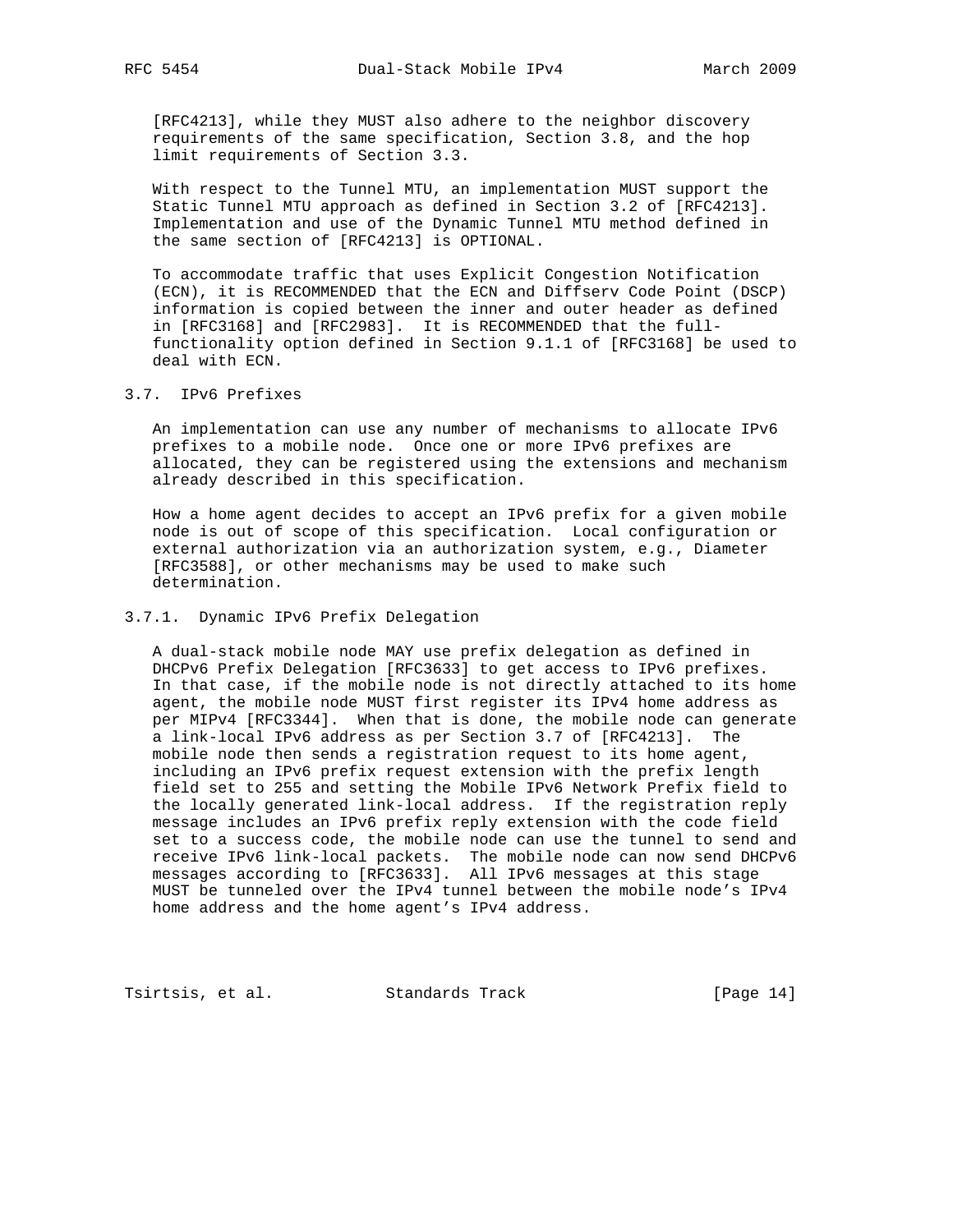Once prefixes are delegated, and assuming explicit mode is used, the mobile node SHOULD send a registration request with the appropriate IPv6 prefix request extensions to the home agent to register the delegated prefixes.

#### 3.8. Deregistration of IPv6 Prefix

 The mobile IP registration lifetime included in the registration request header is valid for all the bindings created by the registration request, which may include bindings for IPv6 prefix(es).

 A registration request with a zero lifetime can be used to remove all bindings from the home agent.

 A re-registration request with non-zero lifetime can be used to deregister some of the registered IPv6 prefixes by not including corresponding IPv6 prefix request extensions in the registration request message.

3.9. Registration with a Private CoA

 If the care-of address is a private address, then Mobile IP NAT Traversal as [RFC3519] MAY be used in combination with the extensions described in this specification. In that case, to transport IPv6 packets, the next header field of the Mobile Tunnel Data message header [RFC3519] MUST be set to the value for IPv6. Note that in that case, the encapsulation field of the UDP Tunnel Request Extension defined in [RFC3519] MUST be set to zero.

4. Security Considerations

 This specification operates in the security constraints and requirements of [RFC3344]. It extends the operations defined in [RFC3344] for IPv4 home addresses to cover home IPv6 prefixes and provides the same level of security for both IP address versions.

 Home agents MUST perform appropriate checks for reverse-tunneled IPv6 packets similar to what is defined in [RFC3024] for IPv4 packets. The check defined in [RFC3024] requires that the outer header's source address is set to a registered care-of address for the mobile node and as such the same check protects from attacks whether the encapsulated (inner) header is IPv4 or IPv6.

 In addition to that, the home agent MUST check that the source address of the inner header is a registered IPv4 home address or IPv6 prefix for this mobile node. If that is not the case, the home agent SHOULD silently discard the packet and log the event as a security exception.

Tsirtsis, et al. Standards Track [Page 15]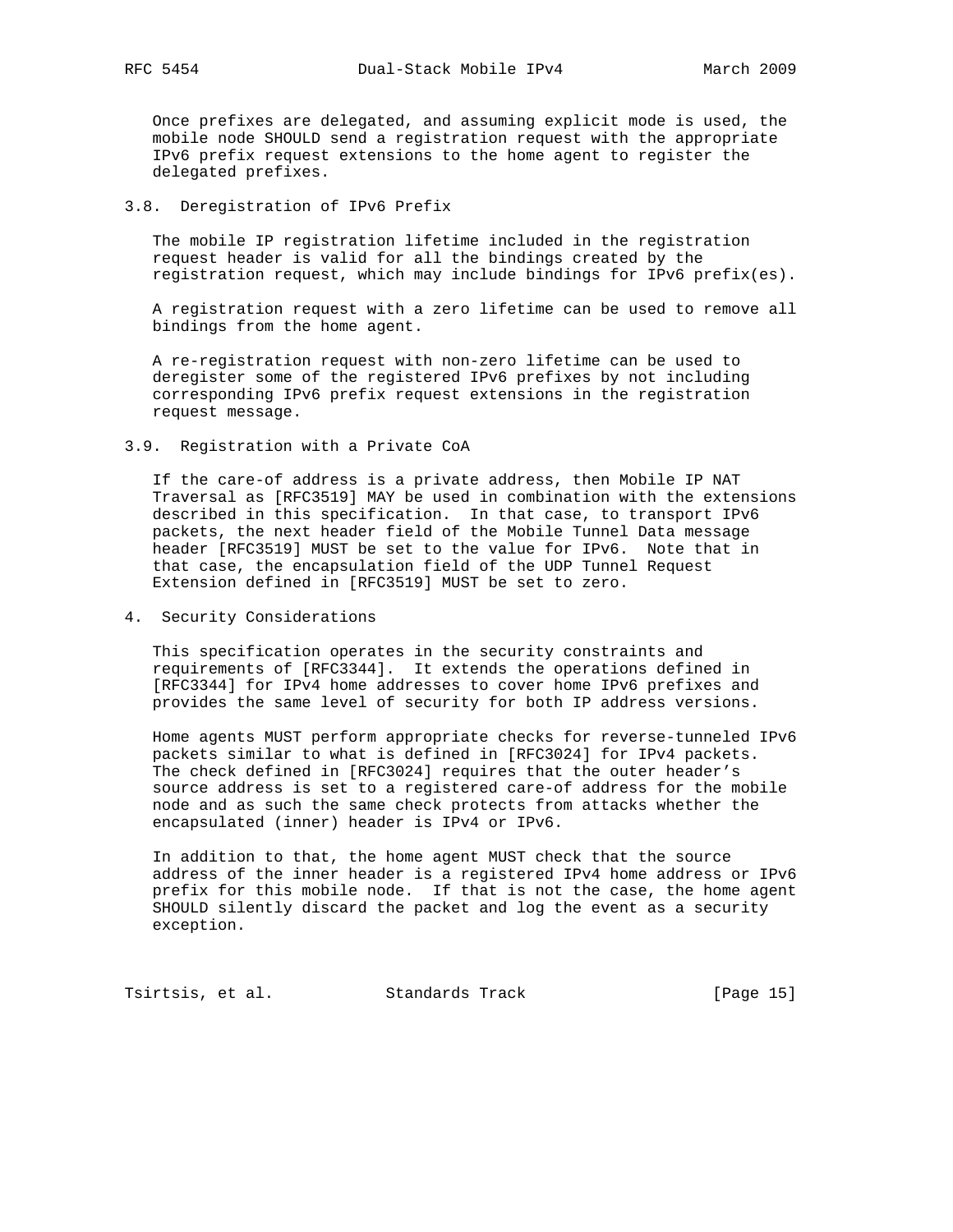Security devices should look for IPv6 packets encapsulated over IPv4 either directly to the mobile node's care-of address or via double encapsulation first to the mobile node's IPv4 home address and then to the mobile node's care-of address. Interactions with Mobile IPv4 and IPsec have been covered elsewhere, for instance in [RFC5265] and [RFC5266].

### 5. IANA Considerations

 A new type number (152) for DSMIPv4 extensions has been registered from the space of numbers for skippable mobility extensions (i.e., 128-255), defined for Mobile IPv4 [RFC3344]. This registry is available from http://www.iana.org under "Extensions appearing in Mobile IP control messages".

 A new subtype space for the type number of this extension has been created: "DSMIPv4 Extension subtypes". The subtype values 1, 2, and 3 are defined in this specification, while the rest of the subtypes are reserved and available for allocation based on Expert Review.

 Finally, a new space for the code field of the IPv6 prefix reply extension has been created: "IPv6 Prefix Reply Extension Codes". Values 0, 1, 8, and 9 are defined in this specification. Values 2-7 are reserved for accept codes, and values 10-255 are reserved for reject codes.

 Similar to the procedures specified for Mobile IPv4 [RFC3344] number spaces, future allocations from the two number spaces require Expert Review [RFC5226].

6. Acknowledgements

 Thanks to Pat Calhoun, Paal Engelstad, Tom Hiller, and Pete McCann for earlier work on this subject. Thanks also to Alex Petrescu for various suggestions. Special thanks also to Sri Gundavelli and Kent Leung for their thorough review and suggestions.

- 7. References
- 7.1. Normative References
	- [RFC2119] Bradner, S., "Key words for use in RFCs to Indicate Requirement Levels", BCP 14, RFC 2119, March 1997.
	- [RFC2460] Deering, S. and R. Hinden, "Internet Protocol, Version 6 (IPv6) Specification", RFC 2460, December 1998.

Tsirtsis, et al. Standards Track [Page 16]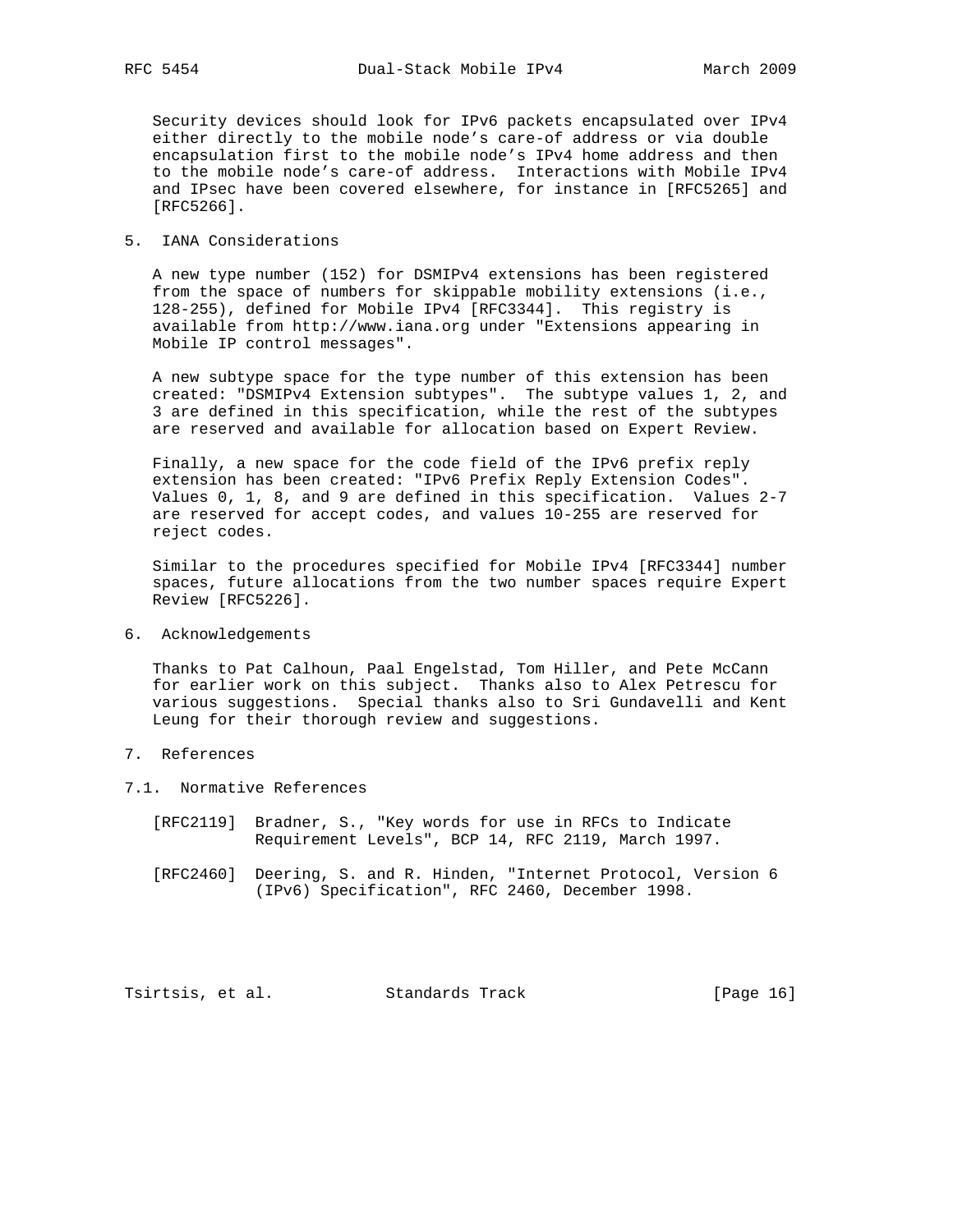- [RFC3024] Montenegro, G., "Reverse Tunneling for Mobile IP, revised", RFC 3024, January 2001.
- [RFC3344] Perkins, C., "IP Mobility Support for IPv4", RFC 3344, August 2002.
- [RFC3519] Levkowetz, H. and S. Vaarala, "Mobile IP Traversal of Network Address Translation (NAT) Devices", RFC 3519, April 2003.
- [RFC3633] Troan, O. and R. Droms, "IPv6 Prefix Options for Dynamic Host Configuration Protocol (DHCP) version 6", RFC 3633, December 2003.
- [RFC3775] Johnson, D., Perkins, C., and J. Arkko, "Mobility Support in IPv6", RFC 3775, June 2004.
- [RFC3963] Devarapalli, V., Wakikawa, R., Petrescu, A., and P. Thubert, "Network Mobility (NEMO) Basic Support Protocol", RFC 3963, January 2005.
- [RFC4213] Nordmark, E. and R. Gilligan, "Basic Transition Mechanisms for IPv6 Hosts and Routers", RFC 4213, October 2005.
- [RFC5226] Narten, T. and H. Alvestrand, "Guidelines for Writing an IANA Considerations Section in RFCs", BCP 26, RFC 5226, May 2008.
- 7.2. Informative References
	- [RFC2004] Perkins, C., "Minimal Encapsulation within IP", RFC 2004, October 1996.
	- [RFC2710] Deering, S., Fenner, W., and B. Haberman, "Multicast Listener Discovery (MLD) for IPv6", RFC 2710, October 1999.
	- [RFC2784] Farinacci, D., Li, T., Hanks, S., Meyer, D., and P. Traina, "Generic Routing Encapsulation (GRE)", RFC 2784, March 2000.
	- [RFC2983] Black, D., "Differentiated Services and Tunnels", RFC 2983, October 2000.
	- [RFC3168] Ramakrishnan, K., Floyd, S., and D. Black, "The Addition of Explicit Congestion Notification (ECN) to IP", RFC 3168, September 2001.

Tsirtsis, et al. Standards Track [Page 17]